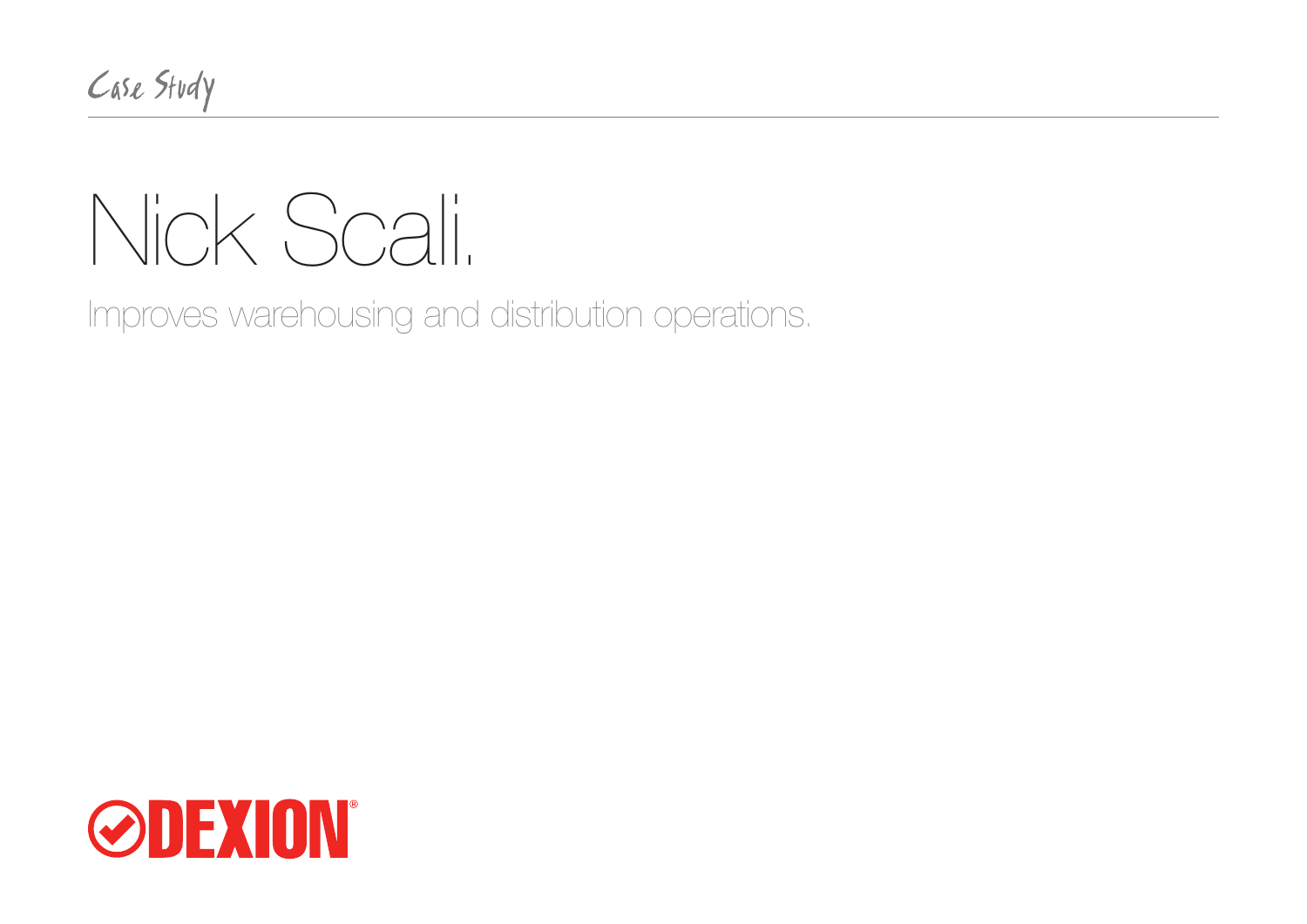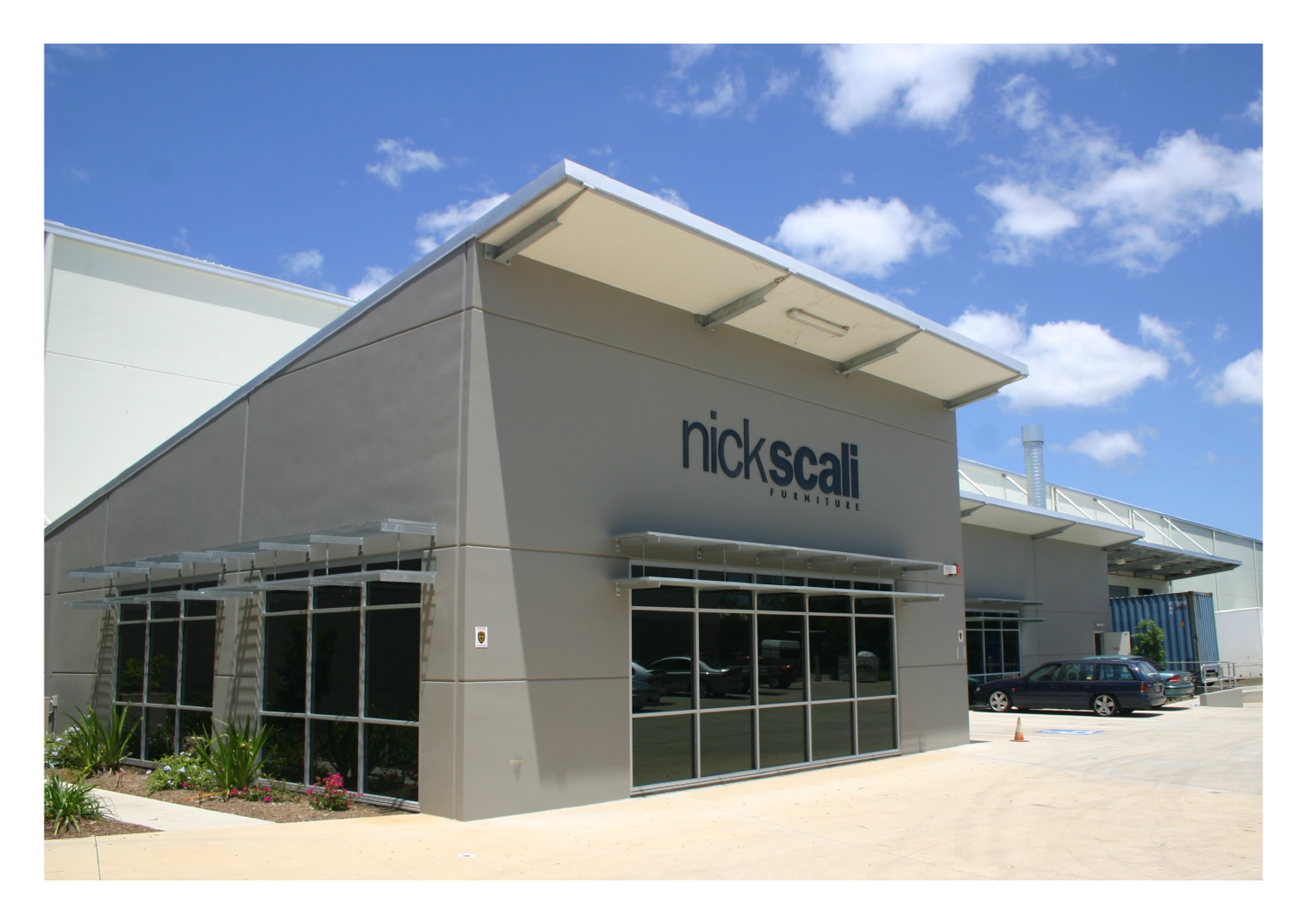"Dexion have wanted to understand the issues we face which in turn has enabled them to design this unique and innovative storage solution."

Nick Scali Furniture was founded over 40 years ago, and with an annual turn over of \$60million plus, is now one of Australia's largest retailers and importers of quality furniture.

The company imports in excess of 1,000 containers of furniture per year, specialising in quality leather and fabric lounges, dining rooms, bedrooms and occasional furniture. There are currently 15 showrooms located in New South Wales, Victoria, Queensland and South Australia under the Nick Scali brand, and 2 additional showrooms in Adelaide under the City Living brand.

Continued expansion of retail outlets is planned throughout the country and a number of new warehouses will be required to support this strategy.

In a contract worth in excess of \$1 million dollars, the Dexion Supply Centre at Silverwater has been integrally involved in the planning and implementation of a unique storage solution for Nick Scali Furniture.

The team at Silverwater first became involved with Nick Scali winning the contract for an extension to the Sydney warehouse. Following the success of this project, Silverwater were asked to work with the team at Nick Scali Furniture to plan and design storage systems for the new distribution centres planned for Sydney, Brisbane, Adelaide and Melbourne.

The new DC's were required to support the growth in retail outlets, and Dexion worked very closely with Nick Scali on the design and functionality of the storage solution.

According to Mr. Nick Scali, the companies Ex-Managing Director, efficient warehousing and distribution are strategic issues for the business.

"At Nick Scali Furniture, we are constantly examining ways to increase efficiencies in our warehousing and distribution activities," said Mr. Scali, "and we rely on Dexion to provide innovative storage solutions for the challenges we set."